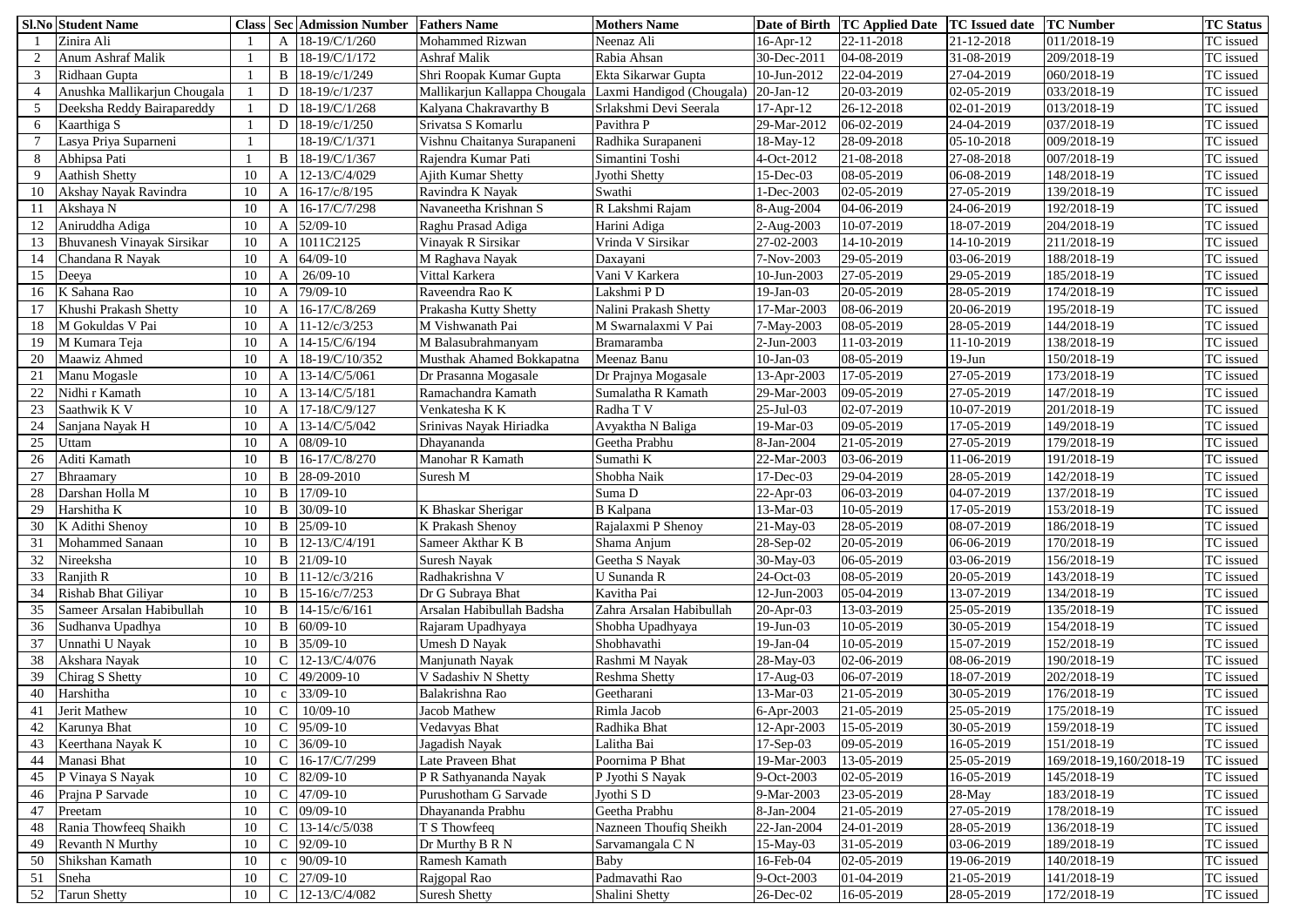|     | <b>Sl.No Student Name</b>       | <b>Class</b>   | <b>Sec</b>   | <b>Admission Number</b> | <b>Fathers Name</b>                              | <b>Mothers Name</b>      | <b>Date of Birth</b> | <b>TC Applied Date</b> | <b>TC Issued date</b> | <b>TC Number</b>        | <b>TC Status</b> |
|-----|---------------------------------|----------------|--------------|-------------------------|--------------------------------------------------|--------------------------|----------------------|------------------------|-----------------------|-------------------------|------------------|
| 53  | Virochan                        | 10             |              | 11-12/C/4/241           | R Chandrashekar Airody                           | Vanitha B K              | 22-Jan-02            | 15-05-2019             | 06-06-2019            | 171/2018-19             | TC issued        |
| 54  | Mulla Mriyam                    | 10             |              | 11-12/C/3/379           | Mulla Sibgathulla Mulla<br><b>Mohammed Meera</b> | Mulla Rubina Sibgathulla | 25-Dec-02            | 10-06-2019             | 22-06-2019            | 196/2018-19             | TC issued        |
| 55  | Omkar J                         | 10             |              | 16-17/C/8/214           | Jaya Bhandary                                    | Poornima J Bhandary      | 26-Jun-2003          | 09-07-2019             | 11-10-2019            | 205/2018-19             | TC issued        |
| 56  | <b>Srusti Gurudath Shenoy</b>   | 10             |              | 17-18/C/9/017           | Gurudath Narsinha Shenoy                         | Mamta Gurudath Shenoy    | 21-Mar-03            | 03-07-2019             | 10-07-2019            | 200/2018-19             | TC issued        |
| 57  | <b>Adelin Ben Thomas</b>        |                |              | 64/2007-08              | Benji Thomas                                     | Anu Thomas               | 19-Jan-02            | 10-04-2019             | 02-05-2019            | 064/2018-19,057/2018-19 | TC issued        |
| 58  | Ritaj Mohammed Akbar            |                |              | 18-19/c/11/351          | Mohammed Akbar Sharfuddin                        | Sameera Mohamed Akbar    | $23-Sep-02$          | 15-02-2019             | 29-03-2019            | 015/2018-19             | TC issued        |
| 59  | <b>Sushaan Shetty</b>           |                | B            | 13-14/C/6/217           | A Sandesh Tholar                                 | Shalini Sandesh          | 18-Jul-2002          | 13-02-2019             | 01-04-2019            | 018/2018-19             | TC issued        |
| 60  | Riza Khan                       |                |              | 18-19/c/11/359          | Karkala Zabiullah Khan                           | Rehana Khan              | 02-Apr-01            | 21-05-2019             |                       | 181/2018-19             | TC issued        |
| 61  | Sri Ram S                       |                |              | 18-19/C/11/356          | Srinivasan V                                     | Saimala Srinivasan       | 01-Aug-02            | 20-09-2018             | 24-09-2018            | 008/2018-19             | TC issued        |
| 62  | Akshara Vinod Kulkarni          | $\gamma$       |              | 17-18/c/1/283           | Vinod Shashikant Kulkarni                        | Archana Vinod Kulkarni   | 10-Oct-201           | 18-03-2019             | 10-04-2019            | 022/2018-19             | TC issued        |
| 63  | Sanvi Misra                     | 2              |              | 17-18/C/1/019           | Kapildev Misra                                   | Sipra Misra              | $23$ -Jun-11         | 02-02-2019             | 29-03-2019            | 017/2018-19             | TC issued        |
| 64  | <b>B</b> Sai Hrudik             | 2              |              | 17-18/c/1/152           | <b>B S Phani Kumar</b>                           | B Indira Priyadarshini   | 15-May-201           | 29-04-2019             | 17-06-2019            | 166/2018-19             | TC issued        |
| 65  | Gaargi Vivek Shenoy             | 2              | B            | 17-18/c/1/304           | Vivek Haladi                                     | Vaishnavi Haladi         | 04-Feb-11            | 15-03-2019             | 10-04-2019            | 024/2018-19             | TC issued        |
| 66  | Mohammed Sarfaraz Khan          | 2              |              | 17-18/C/1/190           | P Khalimulla Khan                                | Zigni Kauser             | $22$ -Jun-11         | 28-06-2019             | 28-06-2019            | 197/2018-19             | TC issued        |
| 67  | Saadhana C                      | 2              |              | 17-18/C/1/063           | Chandramohan                                     | Janagaradha              | 28-May-11            | 16-01-2019             | 12-04-2019            | 021/2018-19             | TC issued        |
| 68  | <b>Ashwal Poojary</b>           | $\overline{2}$ |              | 17-18/c/1/211           | <b>Adarsh Poojary</b>                            | Latha D                  | 08 April 2011        | 28-01-2019             | 02-05-2019            | 026/2018-19             | TC issued        |
| 69  | Chinmay V                       | 2              |              | 17-18/c/1/029           | Vijay T                                          | Sneha Vijay              | 02-May-11            | 05-03-2019             | 28-05-2019            | 027/2018-19             | TC issued        |
| 70  | Kangana K.S                     |                |              | 17-18/C/1/236           | K C Satheesha                                    | R C Akhila               | 14-Feb-11            | 01-07-2019             | 06-08-2019            | 199/2018-19             | TC issued        |
| 71  | Srinidhi Bhat                   | $\gamma$       | E            | 17-18/C/1/175           | Venkateshmoorthi                                 | Shubhashree A            | 26-Apr-11            | 29-01-2019             | 10-06-2019            | 039/2018-19             | TC issued        |
|     | P Vibhu Bhat                    | $\gamma$       |              | 17-18/C/1/142           | P V Shreehari Sharma                             | Shridevi KN              | 25-Apr-11            | 06-06-2019             | 12-07-2019            | 194/2018-19             | TC issued        |
| 73  | Balasai Aravind                 | ി              | G            | $17 - 18/C/1//266$      | <b>B Vallab Ganesh Bharadwaj</b>                 | V Balasai Priyadharshini | $2-Nov-201$          | 27-03-2019             | 27-03-2019            | 016/2018-19             | TC issued        |
| 74  | Nandini                         | $\gamma$       |              | $17 - 18/C/1/024$       | V Manjunatha                                     | Geetha                   | 04-09-2019           | 07-09-2019             | 07-09-2019            | 210/2018-19             | TC issued        |
| 75  | N Kandhimathi                   | 3              |              | 16-17/C/1/019           | Natarajan                                        | Meenakshi                | $16$ -Apr- $10$      | 27-06-2018             | 29-06-2018            | 001/2018-19             | TC issued        |
| 76  | Sri Sai Priya Bairapareddy      | 3              |              | 18-19/C/3/267           | Kalyana Chakravarthy B                           | Srlakshmi Devi Seerala   | $08$ -Oct- $10$      | 26-12-2018             | 02-01-2019            | 012/2018-19             | TC issued        |
| 77  | Hania Malik                     | 3              | B            | $16-17/C/1/103$         | <b>Ashraf Malik</b>                              | Rabia Ahsan              | 29-Apr-10            | 04-08-2019             | 31-08-2019            | 208/2018-19             | TC issued        |
| 78  | Manan Goyal                     | 3              | B            | 16-17/C/1/014           | Dr Manish Kumar Goyal                            | Monika Aggarwal          | $9-Sep-2010$         | 26-04-2019             | 18-06-2019            | 062/2018-19             | TC issued        |
| 79  | Nagaraj L G                     | 3              | E            | $16-17/c/1/003$         | Gungadi Lingaraj                                 | Suma IR                  | $13-Sep-10$          | 04-02-2019             | 07-06-2019            | 029/2018-19             | TC issued        |
| 80  | Kalyani Natarajan               |                |              | $F$   17-18/C/2/321     | Natarajan Sivaramkrishnan                        | Janisha Shah             | 01-Nov-09            | 10-07-2018             | 17-07-2018            | 002/2018-19             | TC issued        |
| 81  | Tushar K S                      | $\mathcal{R}$  |              | 16-17/C/1/262           | K C Satheesha                                    | Akhila R C               | 21-Nov-08            | 01-07-2019             | 31-10-2019            | 198/2018-19             | TC issued        |
| 82  | Abharna H Mahalingam            |                |              | A   18-19/C/4/365       | Sakkarapalyam Murugesan<br>Mahalingam            | Krishnan Hema            | 31-Aug-09            | 26-10-2018             | 02-11-2018            | 010/2018-19             | TC issued        |
| 83  | Aparna V R                      |                |              | $15-16/c/1/135$         | Vijay V                                          | Remya R V                | 8-Apr-2009           | 02-02-2019             | 01-06-2019            | 031/2018-19             | TC issued        |
| 84  | Devina Gautham Pai              |                |              | 15-16/c/1/087           | Gautham S Pai                                    | Vanita G Pai             | 10-Mar-2009          | 14-03-2019             | 28-05-2019            | 030/2018-19             | TC issued        |
| 85  | Aurik Bhattacharjee             |                | B            | 16-17/c/2/191           | K Aushik Bhattacharjee                           | Ashima Bhattacharjee     | 22-Apr-2009          | 24-01-2019             |                       | 014/2018-19             | TC issued        |
| 86  | Shriyans Vishruth A             |                | B            | $15-16/c/1/213$         | Arun Kumar A                                     | M Vijeshwari             | 9-Dec-2008           | 10-05-2019             | 25-06-2019            | 161/2018-19             | TC issued        |
| 87  | Aryan Mallikarjun Chougala      |                |              | 17-18/C/3/087           | Mallikarjun                                      | Lakshmi                  | 13-May-09            | 20-03-2019             | 02-05-2019            | $[041/2018-19]$         | TC issued        |
| 88  | Vivaswan M Acharya              |                | $\mathbf{C}$ | 18-19/C/4/270           | Madhu Sudhan Acharya V                           | Prafulla Acharya         | 28-Sep-09            | 12-04-2019             | 19-07-2019            | 059/2018-19             | TC issued        |
| 89  | <b>Shreyas</b>                  |                |              | E   $15-16/c/1/156$     | Yogish                                           | Geetha                   | 29-Jan-2009          | 28-03-2019             | 07-06-2019            | 028/2018-19             | TC issued        |
| 90  | Kalyani Jeejo                   | 5              |              | $17-18/C/4/102$         | Dr Jeejo Chandran                                | Dr Aswathy Kumaran       |                      | 22-03-2019             | 31-10-2019            | 055/2018-19             | TC issued        |
| 91  | Nidhi Padiyar                   | 5              |              | 17-18/C/4/058           | Naresh Padiyar                                   | Namratha Padiyar         | 30-Jun-08            | 31-05-2019             | 31-05-2019            | 187/2018-19             | TC issued        |
| 92  | Swara Nandkishore Kaskar        | .5             |              | 16-17/C/3/285           | Nandkishore Gurudas Kaskar                       | Neha Nandkishore Kaskar  | 1-Mar-2008           | 26-04-2019             | 31-10-2019            | 063/2018-19             | TC issued        |
| 93  | Tanaz Thoufiq Sheikh            |                |              | $14-15/c/1/179$         | T S Thoufig                                      | Nazneen Thoufiq          | 2-May-2008           | 24-01-2019             | 11-04-2019            | 034/2018-19             | TC issued        |
| 94  | Vivekanand Natarajan            | 5              |              | 17-18/C/4/322           | Natarajan Sivaramkrishnan                        | Janisha Shah             | 07-Sep-07            | 10-07-2018             | 17-07-2018            | 003/2018-19             | TC issued        |
| 95  | Dhyan G Devadiga                |                | Ε            | $14-15/c/1/155$         | Ganesh Devadiga                                  | Savitha                  | 27-Dec-08            | 21-01-2019             | 31-05-2019            | 052/2018-19             | TC issued        |
| 96  | Mariyam Zulfiqar                | 6              |              | 16-17/c/4/234           | Zulfiqar Ali                                     | Afsana Zulfiqar          | 5-Aug-2006           | 01-02-2019             | 23-05-2019            | 053/2018-19             | TC issued        |
| 97  | Mohammad Rihaan                 | 6              |              | 13-14/c/c1/135          | Abdul Rahiman Sattar                             | Johara Abdul Rahiman     | 16-Apr-07            | 09-05-2019             | 07-06-2019            | 163/2018-19             | TC issued        |
| 98  | Dheeksha N                      | 6              | B            | 16-17/C/3/297           | Navaneetha Krishnan S                            | R Lakshmi Rajam          | 11-May-2008          | 03-06-2019             | 24-06-2019            | 193/2018-19             | TC issued        |
| 99  | H Madhukar V Shenoy             | 6              | B            | 17-18/c/5/305           | Vivek Haladi                                     | Vaishnavi Vivek H        | 27-Mar-07            | 15-03-2019             | 10-04-2019            | 023/2018-19             | TC issued        |
| 100 | Avinash Pati                    | 6              |              | $15 - 16/C/3/254$       | Rajendra Kumar Pati                              | Simantini Toshi          | 12-Dec-2007          | 21-08-2018             | 27-08-2018            | 006/2018-19             | TC issued        |
| 101 | Iraban Bhattacharya             | 6              |              | $16-17/C/4/242$         | Arindam Bhattacharya                             | Poulami Bhattacharya     | 19-Feb-2007          | 08-01-2019             | 10-04-2019            | 020/2018-19             | TC issued        |
|     | 102   Devika Govardhan Shanbhag |                | A            | $12 - 13/c/1/157$       | Govardhan Shanbhag                               | Pavitra                  | 6-Sep-2006           | 10-04-2019             | 02-05-2019            | 058/2018-19             | TC issued        |